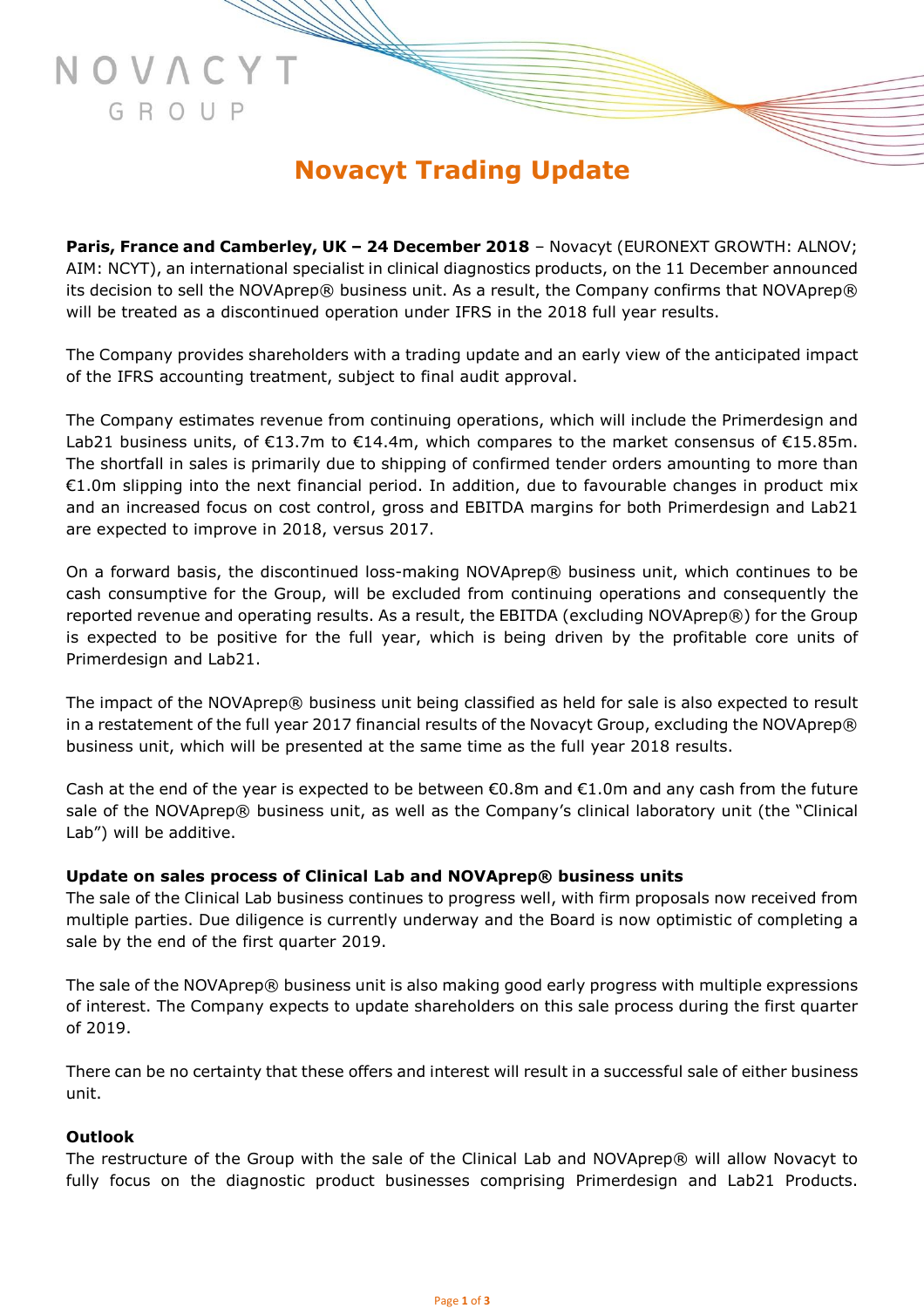# NOVACYT GROUP

Consequently, the increased focus should improve sales growth and accelerate the Group's future profitability.

A significant number of new sales tenders have been awarded during the second half of 2018, which will now be fulfilled during the first half of 2019. In addition, the full integration of the acquisition of the profitable Omega Infectious Disease assets are also expected to be realised in 2019, which is anticipated to add approximately €2.5m of revenue to the Group and a strong EBITDA through the achievement of expected cost synergies.

China continues to be a significant growth area as recently reported on 6 December 2018 with a q16 instrument order for 100 units. Discussions are now underway for further sales of material numbers of units in 2019.

On 21 December 2018, Novacyt also announced the launch of its new CE-Marked molecular products, which is expected to generate new sales in 2019 through its own sales channels. In addition, Novacyt is focused on developing more strategic business-to-business partnerships such as the one announced with Genesis Diagnostics on 22 November 2018, which expands Novacyt's reach into the US market.

# **Graham Mullis, Group CEO of Novacyt, commented:**

*"We are disappointed that sales are behind our expectations but are pleased with the improvements we expect to realise in the gross and EBITDA margins of our core business units and we remain confident in achieving our EBITDA profitability target for the full year. The strategic review and subsequent restructure of the Group are also key steps in streamlining Novacyt, enabling us to maximise our potential in diagnostic reagent products. We firmly believe the opportunity to grow and scale our molecular and protein reagent businesses is significant and we remain committed to our three strategic pillars of organic, acquisitive and R&D based growth. The anticipated proceeds from the disposal of non-core assets will be invested organically to accelerate and enhance profitability of the core Group."*

**- End –**

**Contacts Novacyt SA** Graham Mullis, Chief Executive Officer Anthony Dyer, Chief Financial Officer +44 (0)1223 395472

**Stifel Nicolaus Europe Limited (Nominated Advisor and Joint Broker)** Jonathan Senior / Fred Walsh / Ben Maddison +44 (0)20 7610 7600

**WG Partners (Joint Broker)** Nigel Birks / Chris Lee / Claes Spång +44 (0) 203 705 9330

**FTI Consulting (International)**

Brett Pollard / Victoria Foster Mitchell +44 (0)20 3727 1000 [brett.pollard@fticonsulting.com](mailto:brett.pollard@fticonsulting.com) / [victoria.fostermitchell@fticonsulting.com](mailto:victoria.fostermitchell@fticonsulting.com)